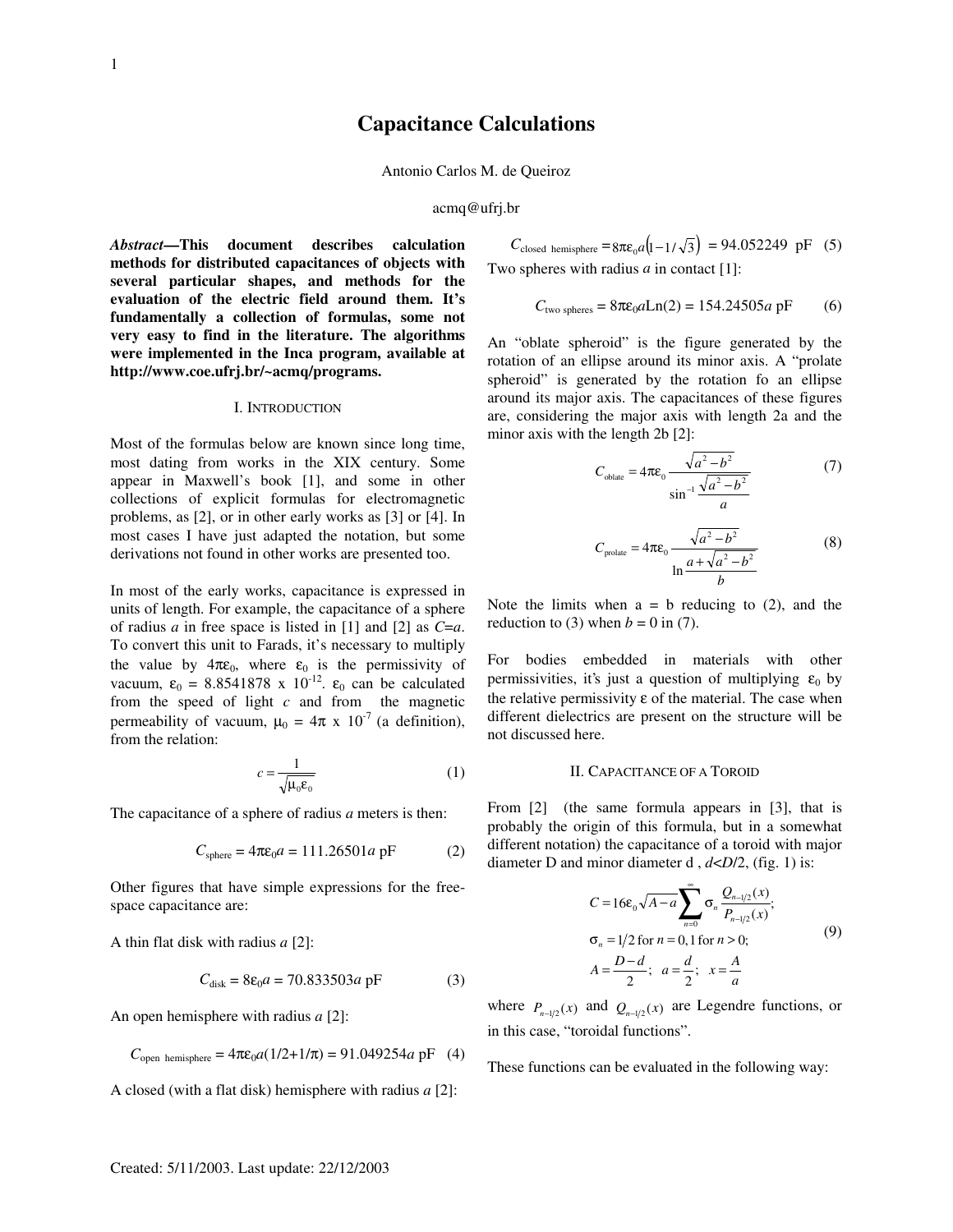

Fig. 1. Toroid with major diameter *D*, minor diameter *d*, center radius *A*, and tube radius *a*..

The first two terms can be obtained from their relations with the complete elliptic integrals of first and second kinds:

$$
Q_{-1/2}(x) = kK;
$$
  
\n
$$
Q_{1/2}(x) = 2\frac{K - E}{k} - kK;
$$
  
\n
$$
P_{-1/2}(x) = \frac{2}{\pi}kK';
$$
  
\n
$$
P_{1/2}(x) = \frac{2}{\pi} \left(\frac{2E'}{k} - kK'\right)
$$
\n(10)

The modulus for the elliptic integrals *K* and *E* is:

$$
k = \sqrt{\frac{2a}{A+a}}\tag{11}
$$

And for the elliptic integrals *K*' and *E*' (evaluated in the same way, with modulus *k*' ):

$$
k' = \sqrt{1 - k^2} \tag{12}
$$

This is enough for the evaluation of the two first terms of the series (enough for thin toroids). The other terms can be obtained using the recursion for Legendre functions, identical for both functions:

$$
P_{m+1/2}(x) = \frac{2mxP_{m-1/2}(x) - (m-1/2)P_{m-1/2-1}(x)}{m+1/2};
$$
  
\n
$$
Q_{m+1/2}(x) = \frac{2mxQ_{m-1/2}(x) - (m-1/2)Q_{m-1/2-1}(x)}{m+1/2}
$$
\n(13)

where  $m=n-1$ . All the terms can then be easily computed, starting with  $n=2$  in the series (7), or  $m=1$ .

The complete elliptic integrals are the irreducible functions:

$$
K = F(k, \pi/2) = F(k) = \int_{0}^{\frac{\pi}{2}} \frac{d\varphi}{\sqrt{1 - k^2 \sin^2 \varphi}}
$$
(14)  

$$
E = E(k, \pi/2) = E(k) = \int_{0}^{\frac{\pi}{2}} \sqrt{1 - k^2 \sin^2 \varphi} d\varphi
$$

They can be quickly and precisely evaluated using the arithmetic-geometric mean method, below implemented in a Pascal routine:

```
{
Complete elliptic integrals of first
and second classes - AGM method.
Returns the global variables:
Ek=E(c) and Fk=F(c) (E and K)
Doesn't require more than 7 iterations for
c between 0 and 0.9999999999.
Reference: Pi and the AGM, J. Borwein and
P. Borwein, John Wiley & Sons.
}
procedure EF(c:real);
var
   a,b,a1,b1,E,i:real;
begin
   a:=1;
  b:=sqrt(1-sqr(c));
  E:=1-sqr(c)/2;i := 1; repeat
    a1:=(a+b)/2;b1:=sqrt(a*b);E:=E-i*sqrt( (a-b)/2);i := 2 * i;
    a:=a1;b:=b1; until abs(a-b)<1e-15;
  Fk:=pi/(2*a); Ek:=E*Fk
end;
```
# III. APPROXIMATE CALCULATIONS FOR PARTIAL TOROIDS

A partial toroid can be described as a surface generated by the revolution of a partial circle of radius *a* centered at a distance *A* along the radial axis *r* from the revolution axis *z*. The circle limits are defined by two angles  $\theta_1$  and θ2. See fig. 2.



Fig. 2: A partial toroidal surface is generated by the rotation of a partial circle around the vertical axis.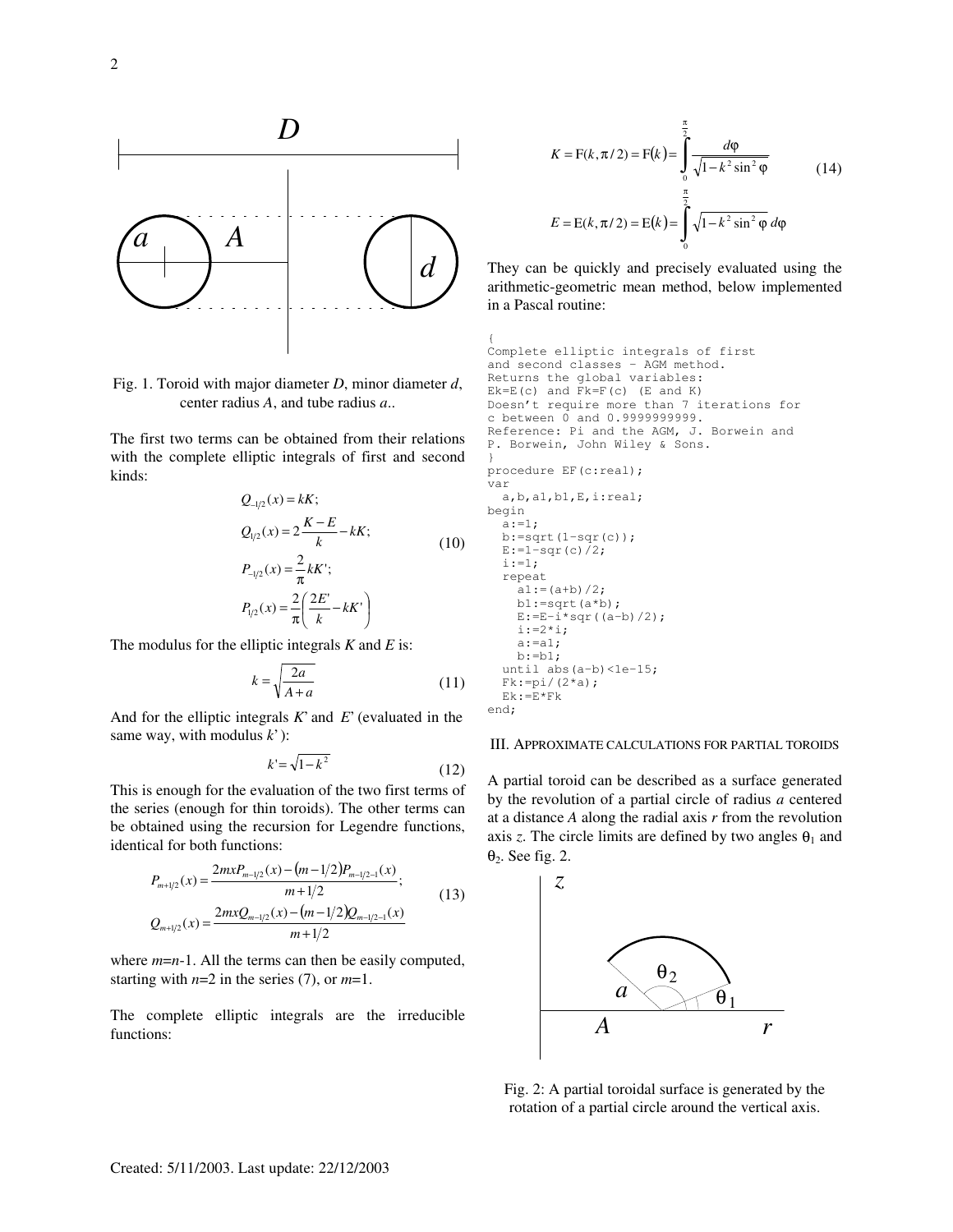With this formulation several figures can be generated, as a regular toroid when  $\theta_2 - \theta_1 = 2\pi$  and  $a < A$ , a sphere when  $A = 0$ ,  $\theta_2 = -\theta_1 = \pi/2$ , an open hemisphere, etc. Even overlapping toroids, with *a*>*A*, can be generated.

This surface can be decomposed in a set of *n* infinitely thin circles with axles at the *z* axis, positioned at heights *z*i , and with and radii *r*<sup>i</sup> , uniformly spaced at angles ∆θ along the surface:

$$
\Delta\theta = \frac{\theta_2 - \theta_1}{n}
$$
  
\n
$$
\theta_i = \theta_1 + \frac{\Delta\theta}{2} + (i - 1)\Delta\theta, \quad i = 1...n
$$
  
\n
$$
r_i = A + a\cos\theta_i
$$
  
\n
$$
z_i = a\sin\theta_i
$$
\n(15)

Each of these rings has an uniform charge distribution, with a total charge *q*<sup>i</sup> . The potential Ψ due to each ring *i* at any given position  $r_0$ , $z_0$  is given by:

$$
\Psi_i(r_0, z_0) = \frac{q_i}{4\pi^2 \varepsilon_0 \sqrt{|r_0 r_i|}} Q_{-1/2} \left(\frac{2}{k^2} - 1\right) = \frac{q_i}{2\pi^2 \varepsilon_0 R_1} K
$$
\n
$$
k = \frac{2\sqrt{|r_0 r_i|}}{R_1}
$$
\n
$$
R_1 = \sqrt{(|r_i| + |r_0|)^2 + (z_0 - z_i)^2}
$$
\n(16)

The absolute values allow correct treatment of the cases when some radii are negative.

Considering then the mutual influences among all the rings, a matrix **P** can be computed, that allows the calculation of the potentials  $v_i$  at each ring, once the charges  $q_i$  are known [1]:

$$
\mathbf{v} = \mathbf{P}\mathbf{q}
$$
  
\n
$$
P_{ij} = P_{ji} = \Psi_i(r_j, z_j) / q_i
$$
  
\n
$$
P_{ii} = \Psi_i(r_i, z_i + R) / q_i
$$
\n(17)

For the calculation of the 'self-potentials'  $P_{ii}$ , something must be assumed about the radius of the rings, *R*. The formulation calculates then the potentials at a distance *R* above the rings. The maximum physically possible value of *R* would be when adjacent rings touch:

$$
R_{\text{max}} = a \sin \frac{\Delta \theta}{2} \tag{18}
$$

Any reasonable fraction of this value can be used with similar results, but there is one that produces better results in the next calculation, that was found (by trying!) to, curiously, be:

$$
R = -\frac{a}{\pi} \sin \frac{\Delta \theta}{2} \tag{19}
$$

This radius makes the area of the surface of the ring to be identical to the flat area represented by it, at least in the cases when  $θ = nπ/2$  and small  $Δθ$  (as in the equator and poles of a sphere split in many rings).

The charge distribution for uniform potential *V* at all the rings can be calculated by inverting the matrix **P**. The total charge in each ring is then obtained from a sum of the corresponding lines of the inverse of **P**, **C**:

$$
q_i = V \sum_{j=1}^{n} C_{ij}
$$
  

$$
C = P^{-1}
$$
 (20)

And the capacitance of the whole assembly is simply the sum of all the elements of **C**:

$$
C_{\text{total}} = \sum_{i=1}^{n} \sum_{j=1}^{n} C_{ij} \tag{21}
$$

# *Surface electric field*

The electric field at any point of the surface is normal to it and can be calculated by Gauss' law as proportional to the charge density at that point of the surface:

$$
E_i = \frac{\rho_i}{\epsilon_0} \tag{22}
$$

where  $\rho_i$  is the surface charge density, uniform around the ring *i*. For a closed surface, the electric field is entirely at the outer surface. In this case, it can be calculated directly from the charge distribution alone.

Assuming constant voltage at the surface of the object, the charges at the rings can be calculated by (20). The  $r$ *i* has a length  $2\pi r$ <sub>i</sub> and a total charge  $q$ <sub>i</sub>. The ring represents a thin belt with width equal to *a*∆θ. The charge density and the electric field in a small length *l* are then:

$$
\rho_i = \frac{q_i}{2\pi r_i} l \frac{1}{l a \Delta \theta} = \frac{q_i}{2\pi r_i a \Delta \theta}
$$
\n
$$
E_i = \frac{q_i}{2\pi r_i a \Delta \theta \epsilon_0}
$$
\n(23)

An important application of this calculation is the determination of the breakout voltage of the object, the voltage that causes ionization of the air around it when the electric field reaches about 3 MV/m:

$$
V_{\text{max}} = 3000/\text{Max } E_i \text{ kV} \tag{24}
$$

For a toroid, this value occurs at the maximum diameter. In the case of open objects, it's not possible to calculate the surface electric field in this way, because it is split in an unknown way between the two sides of the surface. The calculation is also meaningless if the object has an edge, where the electric field is ideally infinite. A strange problem with (23) is that it fails when the rings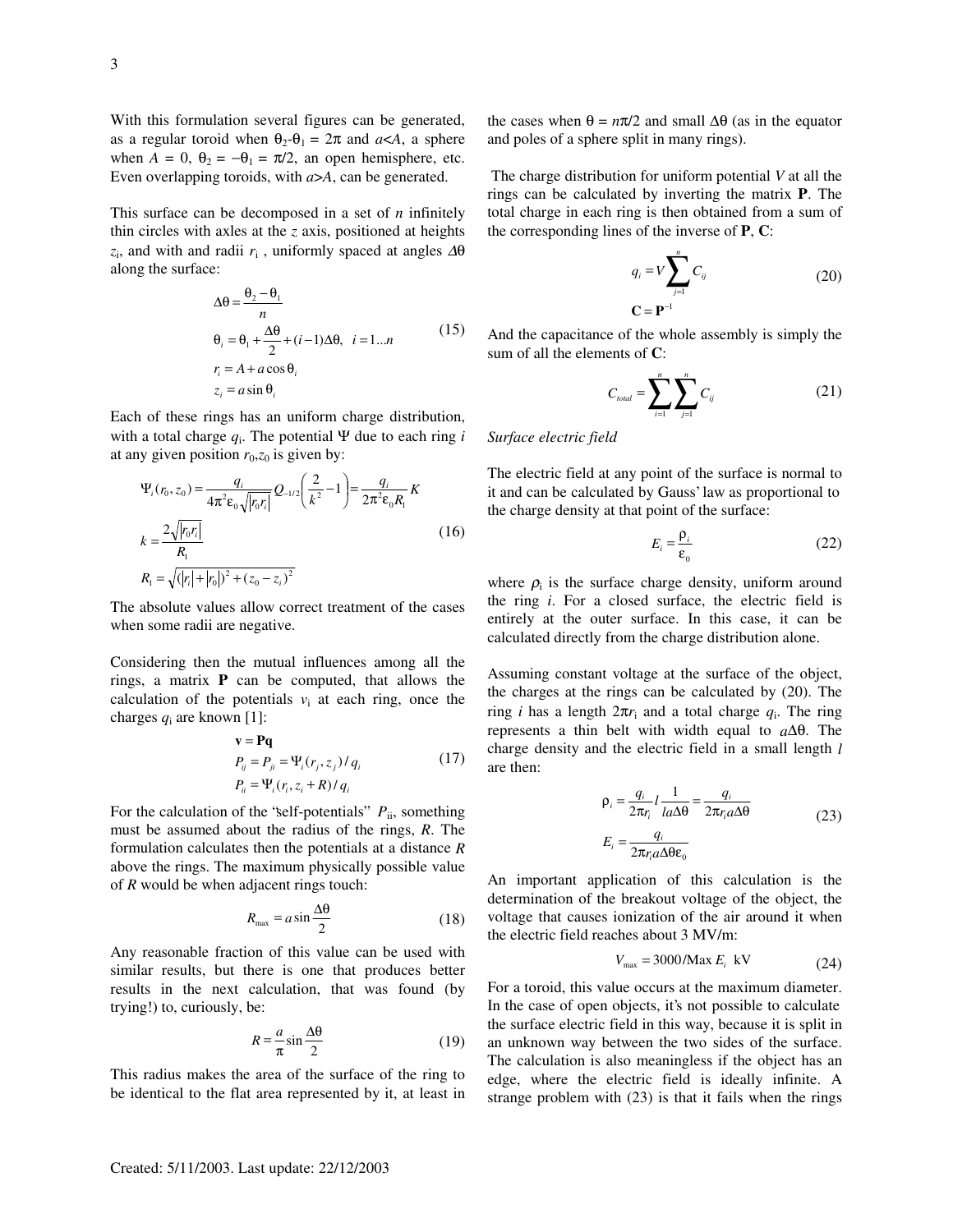are close to the center of a spherical surface. The last ring appears to have significantly less charge than it should have (around 92%). The calculations for capacitance, however, continue to result in good values.

### IV. GENERAL TRUNCATED CONES

Any other figure with circular symmetry can be analyzed by the same method. A simple case is the revolution of a straight line around the central axle, that generates figures ranging from a flat disk with a possible central hole to a cone or an open cylinder.



Fig. 3. A line that rotates around the vertical axis.

The coordinates or the rings are then:

$$
\Delta z = \frac{h}{n}
$$
  
\n
$$
\Delta r = \frac{r_2 - r_1}{n}
$$
 (25)  
\n
$$
z_i = \frac{\Delta z}{2} + (i - 1)\Delta z, \quad i = 1...n
$$
  
\n
$$
r_i = r_1 + \frac{\Delta r}{2} + (n - 1)\Delta r, \quad i = 1...n
$$

The radius to use in the calculation of the self-potentials would be, still using the maximum divided by  $\pi$ :

$$
R = \frac{\sqrt{(r_2 - r_1)^2 + h^2}}{2n\pi}
$$
 (26)

With this radius, the surface charge density and the surface electric field (for a closed object) can be calculated considering that the surface area of the ring is identical to the belt area represented by it, what is approximately valid also for the case or curves, using *R* given by (19):

$$
\rho_i = \frac{q_i}{2\pi r_i} l \frac{1}{l 2\pi R} = \frac{q_i}{4\pi^2 r_i R}
$$
\n
$$
E_i = \frac{q_i}{4\pi^2 r_i R \epsilon_0}
$$
\n(27)

## V. ELECTRIC FIELD FROM A RING

The electric field anywhere can be calculated by adding the electric fields due to the rings. From (16), the radial and axial components of the electric field can be calculated by differentiation, resulting in:

$$
E_{radial} = -\frac{d\Psi_i}{dr_0} =
$$
\n
$$
= -\frac{q_i \operatorname{sign} r_i}{2\pi^2 \varepsilon_0 R_1^3} \left( \frac{-(|r_i| - |r_0|)K +}{k^2} \left( \frac{2|r_0|}{k} - k(|r_i| - |r_0|) \right) \right)
$$
\n
$$
E_{axial} = -\frac{d\Psi_i}{dz_0} = \frac{q_i (z_i - z_0)E}{2\pi^2 \varepsilon_0 R_1^3 k^2}
$$
\n(29)

$$
E_{\text{total}} = \sqrt{E_{\text{radial}}^2 + E_{\text{axial}}^2}
$$
 (30)

where the derivative of the elliptic integral *K* in relation to the modulus *k* was used (the derivative of *E* is listed below too for reference, but was not necessary):

$$
\frac{dK}{dk} = \frac{E - k'^2 K}{kk'^2}; \quad \frac{dE}{dk} = \frac{E - K}{k}
$$
\n(31)

### VI. MAXIMUM ELECTRIC FIELD BETWEEN TWO SPHERES

A good test for these field calculations is the known formula for the maximum electric field between two different spheres [4]. The expression comes directly from the method of images developed by Lord Kelvin. For two spheres of radii a and b,  $a < b$ , with distance between centers c, at potentials  $v_1$  and  $v_2$ , the maximum electric field at the surface of the smaller sphere (assumed as being where the surface of the smaller sphere intercepts the line between the centers of the spheres) is given by:

$$
E_{\max} = \frac{(1+\xi)^2}{a(1-\xi)} \left[ v_1 \left\{ \frac{1-\xi}{(1+\xi)^2} + \alpha \frac{1-\xi\alpha^2}{(1+\xi\alpha^2)^2} + \alpha^2 \frac{1-\xi\alpha^4}{(1+\xi\alpha^4)^2} + \cdots \right\} - v_2 \left\{ \eta \frac{1-\eta\alpha}{(1+\eta\alpha)^2} + \alpha\eta \frac{1-\eta\alpha^3}{(1+\eta\alpha^3)^2} + \alpha^2\eta \frac{1-\xi\alpha^5}{(1+\eta\alpha^5)^2} + \cdots \right\} \right],
$$
  
\n
$$
\xi = \frac{a+b\alpha}{c}; \quad \eta = \frac{b+a\alpha}{c};
$$
  
\n
$$
\alpha = \text{root} < 1 \text{ of } (\alpha\alpha+b)(b\alpha+a) = c^2\alpha
$$
 (32)

This formula converges slowly when the spheres are at small distance, but the speed is acceptable. The paper [4] develops a better expression for the case of spheres at small distance too.

## VII POTENTIAL AND ELECTRIC FIELD AROUND A TOROID

The solution of this problem can be traced to [3]. The formula for the potential also appears in [2]. The potential around an isolated toroid in free space, with central radius *A* and tube radius *a* , at a radial distance *r* and axial distance *z* from the center, is found as: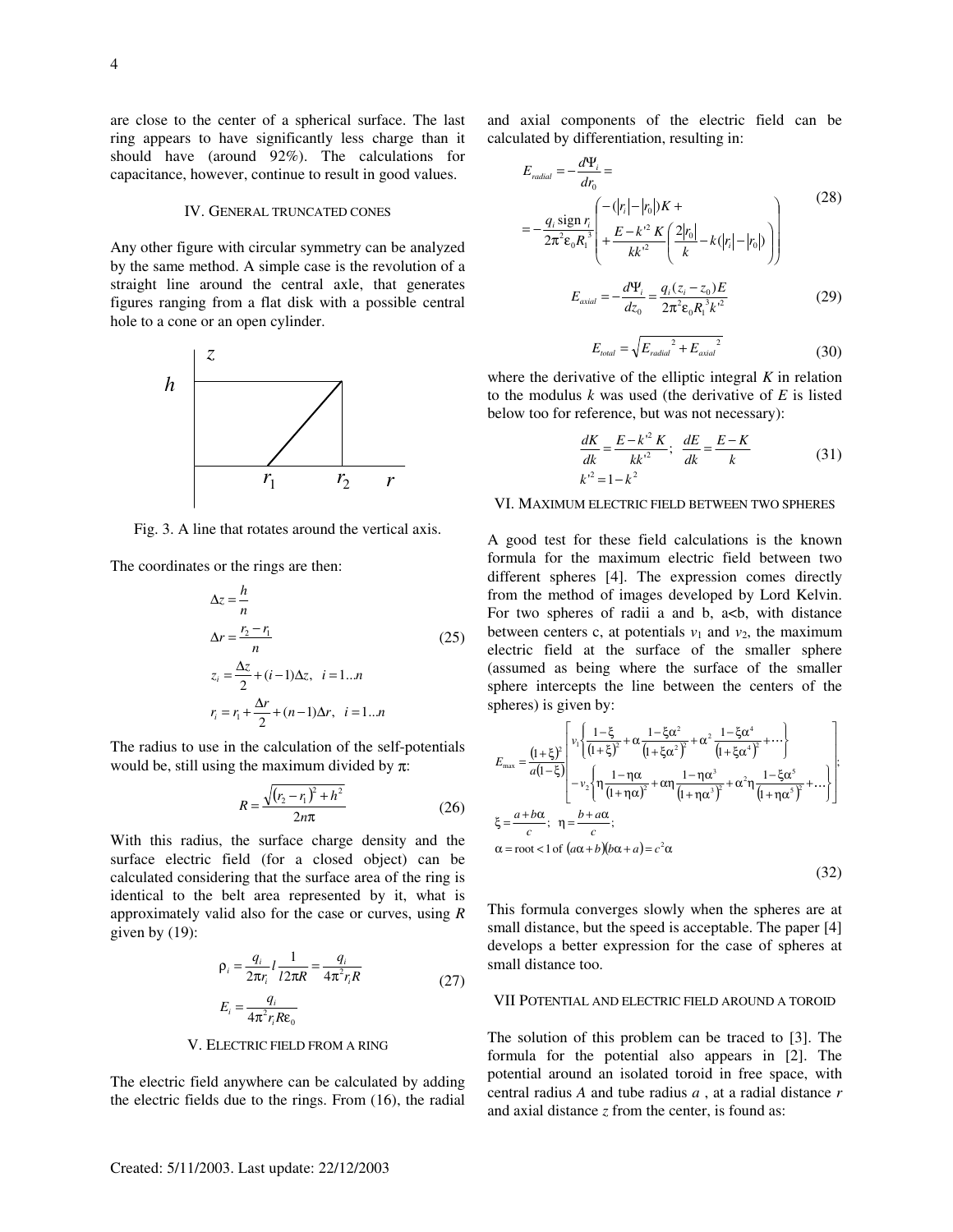$$
\Psi(\alpha, \beta) = \frac{2V}{\pi} \sqrt{2(\cosh \beta - \cos \alpha)} \sum_{n=0}^{\infty} \sigma_n \frac{Q_{n-1/2}(x)}{P_{n-1/2}(x)} P_{n-1/2}(\cosh \beta) \cos n\alpha;
$$
  
\n
$$
\sigma_n = 1/2 \text{ for } n = 0, 1 \text{ for } n > 0;
$$
  
\n
$$
x = \frac{A}{a}; \quad c = \sqrt{A^2 - a^2};
$$
  
\n
$$
\beta = \frac{1}{2} \ln \frac{z^2 + (r + c)^2}{z^2 + (r - c)^2};
$$
  
\n
$$
\sin \alpha = \frac{z}{r} \sinh \beta; \quad \cos \alpha = \cosh \beta - \frac{c}{r} \sinh \beta
$$
  
\n
$$
\alpha = \tan^{-1} \frac{\sin \alpha}{\cos \alpha} = \tan^{-1} \frac{2cz}{r^2 + z^2 - c^2};
$$
\n(33)

| D              | h | 20 rings   | 200 rings  |
|----------------|---|------------|------------|
| 0.2            |   | 27.2508153 | 27.5562772 |
| 0.3            |   | 32.7125753 | 33.0502066 |
| 0 <sub>4</sub> |   | 37.6883716 | 38.0515957 |
| 0.5            |   | 42.3659124 | 42.7508210 |

Hollow cones ( $D =$  diameter,  $h =$  height):

| D   | h | 20 rings   | 200 rings  |
|-----|---|------------|------------|
| 0.2 |   | 20.6332474 | 20.8219907 |
| 0.3 |   | 45.0755428 | 24.5554255 |
| 0.4 |   | 27.7305014 | 28.0027331 |
| 0.5 |   | 30.9951485 | 31.3004301 |

The maximum surface electric field can be found by the differentiation of (33) in relation to *r*, when cosh  $\beta = x$  $=$ *A/a* (toroid surface) and  $\alpha$ =0 (major diameter). The result, hinted in [3] but not developed, is the series:

$$
E_{\max} = \frac{2V}{\pi} \frac{x-1}{c} \sum_{n=0}^{\infty} \sigma_n Q_{n-1/2}(x) \left( \sqrt{\frac{x+1}{2}} + \sqrt{\frac{2}{x+1}} \left( n + \frac{1}{2} \left( \frac{P_{n+1/2}(x)}{P_{n-1/2}(x)} - x \right) \right) \right)
$$
(34)

The ideal exact breakdown voltage can then be obtained as in (24). This series converges more slowly than (33) or (9), and if expanded for many terms may easily lose precision due to errors in the evaluation of  $Q_{n+1/2}(x)$  by the recursion (13).

#### VIII. EXAMPLES

Some toroids analyzed by the methods above.  $V_{\text{max}}$  was obtained from (34) and (24), except for the "holeless" toroid, where (23) and (24) were used:

| $D \times d$ | $C_{\text{exact}}$ (pF) | 20 rings  | 200 rings | $V_{\text{max}}$ (kV) |
|--------------|-------------------------|-----------|-----------|-----------------------|
| 0.2x0.1      | 9.6877342               | 9.6862459 | 9.6877328 | 226.2                 |
| 0.3x0.1      | 13.527991               | 13.526517 | 13.527990 | 282.9485              |
| 0.4x0.1      | 17.200315               | 17.198812 | 17.200313 | 328.9148              |
| 0.5x0.1      | 20.738038               | 20.736480 | 20.738037 | 3674999               |

Open hemispheres  $(D =$  diameter):

| D   | $C_{\text{exact}}$ (pF) | 20 rings  | 200 rings |
|-----|-------------------------|-----------|-----------|
| 0.2 | 9.1049254               | 9.0451871 | 9.0989244 |
| 0.3 | 13.657388               | 13.567781 | 13.648387 |
| 0.4 | 18.209851               | 18.090374 | 18.197849 |
| 0.5 | 22.762314               | 22.612968 | 22.747311 |

Flat disks  $(D =$  diameter):

| D   | $C_{\text{exact}}$ (pF) | 20 rings  | 200 rings |
|-----|-------------------------|-----------|-----------|
| 0.2 | 7.0833502               | 7.0067052 | 7.0757027 |
| 0.3 | 10.625025               | 10.510058 | 10.613554 |
| 0.4 | 14.166701               | 14.013411 | 14.151405 |
| 0.5 | 17.708376               | 17.516763 | 17.689257 |

Hollow cylinders  $(D =$  diameter,  $h =$  height):

In the last two cases no explicit formulas were found in the literature, although very probably they are known.

It's evidently possible to combine lines and curves to obtain any figure with axial symmetry. A general algorithm was implemented in the Inca program:

A closed hemisphere can be generated by the combination of an open hemisphere and a flat disk (half of the rings for each element,  $D =$  diameter):

| D   | $C_{\text{exact}}$ (pF) | 20 rings   | 200 rings  |
|-----|-------------------------|------------|------------|
| 0.2 | 9.4052249               | 9.3751321  | 9.4038325  |
| 0.3 | 14.1078374              | 14.0626982 | 14.1057488 |
| 0.4 | 18.8104499              | 18.7502642 | 18.8076651 |
| 0.5 | 23.5130623              | 23.4378303 | 23.5095813 |

Two spheres in contact  $(D =$  diameter, half of the rings for each sphere):

| D   | $C_{\text{exact}}$ (pF) | 20 rings   | 200 rings  |
|-----|-------------------------|------------|------------|
| 0.1 | 7.7123025               | 7.7105894  | 7.7123007  |
| 0.2 | 15.4246050              | 15.4211788 | 15.4246014 |
| 0.3 | 23.1369075              | 23.1317682 | 23.1369021 |
| 0.4 | 30.8492100              | 30.8423576 | 30.8492028 |
| 0.5 | 38.5615125              | 38.5529470 | 38.5615035 |

A toroid with the central hole closed by a thin disk. Note the small difference to a regular toroid (half of the rings for each element,  $D =$  major diameter,  $d =$  diameter of the tube):

| Dxd     | 20 rings   | 200 rings  | 400 rings  |
|---------|------------|------------|------------|
| 0.3x0.1 | 13.5176679 | 13.5296046 | 13.5296149 |
| 0.4x0.1 | 17.2225678 | 17.2348074 | 17.2348180 |
| 0.5x0.1 | 20.8623320 | 20.8748605 | 20.8748714 |

Maximum electric field between spheres, opposite voltages set to  $\pm 1$  V. Half of the rings to each sphere:

| a, b, c       | Exact      | 40 rings  | 400 rings |
|---------------|------------|-----------|-----------|
| 0.1, 0.1, 0.5 | 14.7654541 | 14.654655 | 14.762658 |
| 0.1, 0.2, 0.5 | 20.7165237 | 20.434842 | 20.711307 |
| 0.1, 0.3, 0.5 | 32.2318226 | 31.394734 | 32.219293 |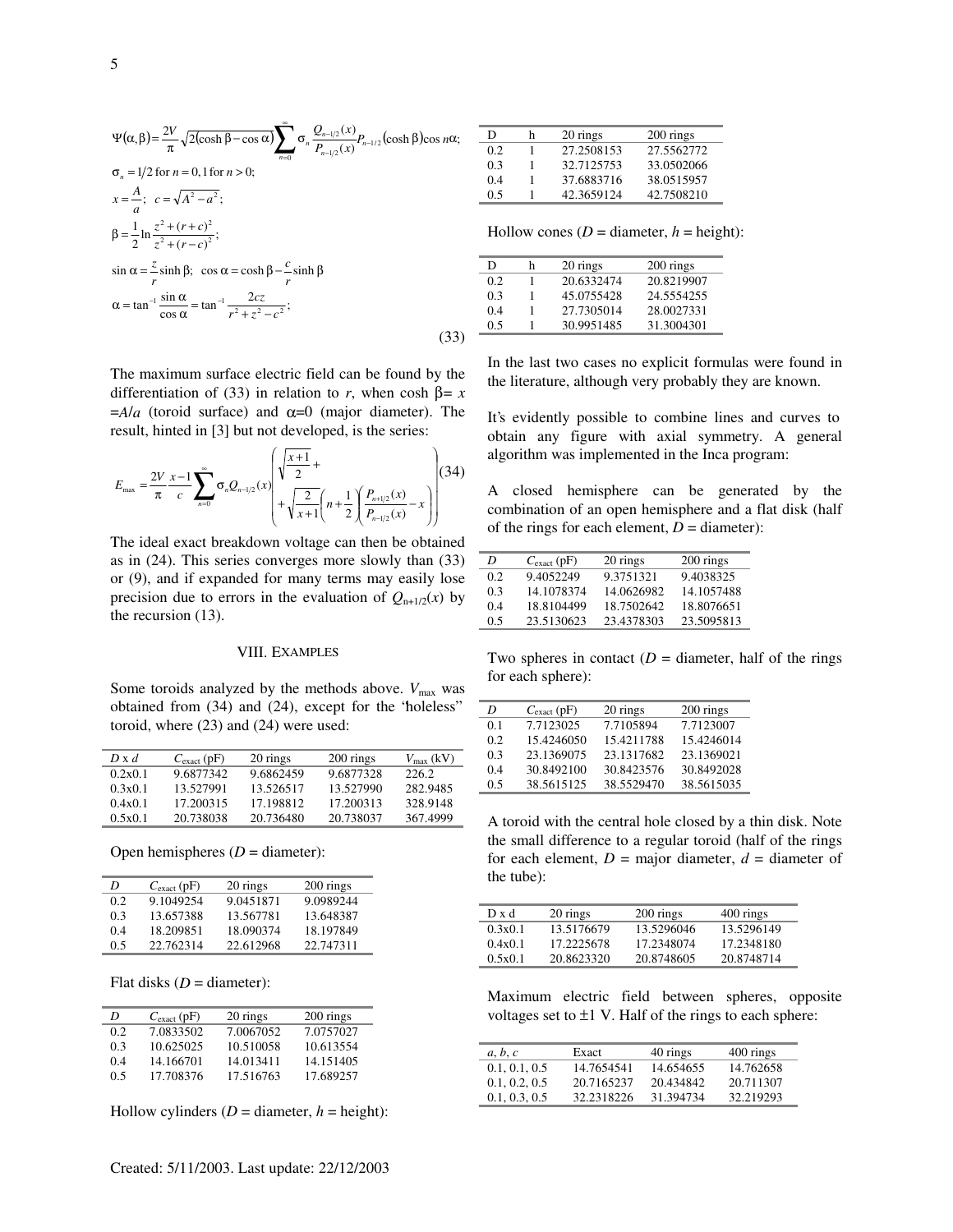The problem with this approach is that as the number of circles increases it becomes more and more difficult to invert the matrix **P** with precision and in reasonable time.

In the next page is a table of exact toroid capacitances calculated by (9). Note that it would be enough to have a single column with normalized aspect ratios, since for a fixed aspect ratio the capacitance is directly proportional to the major (or minor) diameter.

**Acknowledgments**: Thanks to Paul Nicholson and Godfrey Loudner for discussions and verifications.

This document is not a published paper.

### **REFERENCES**

- [1] James Clerk Maxwell, "A Treatise on Electricity and Magnetism, Dover Publications Inc, New York, 1954 (reprint from the original from 1873).
- [2] Chester Snow, "Formulas for Computing Capacitance and Inductance," National Bureau of Standards Circular #544.
- [3] W. M. Hicks, "On Toroidal Functions," Proceedings of the Royal Society of London, 1, 31, March 1881.
- [4] Alexander Russel, "The Maximum Value of the Electrical Stress between Two Unequal Spherical Electrodes," Proceedings of the Physical Society of London, November 1911, pp. 22-29.